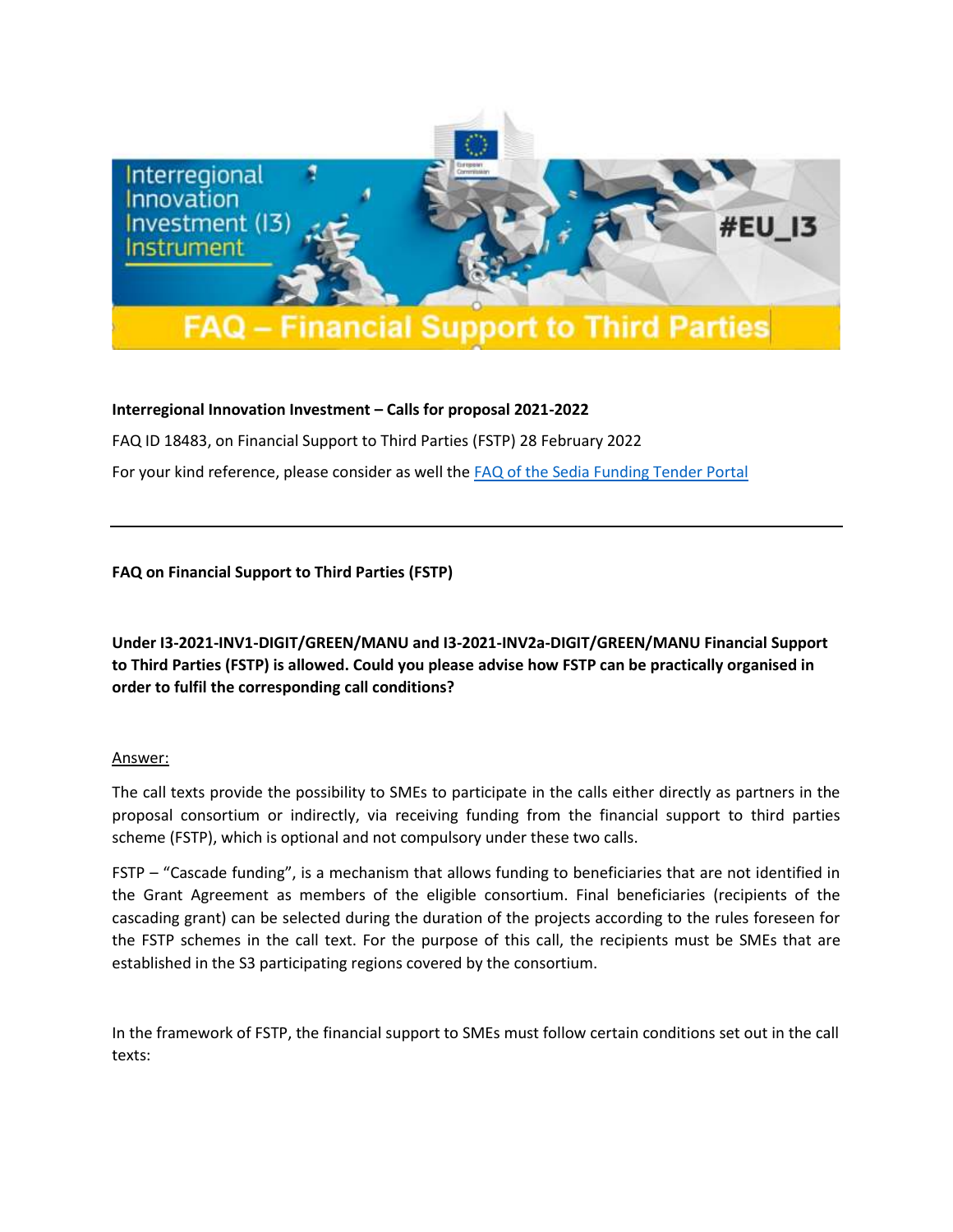- a) *Single co-financing rate of 70% for all cost categories and all beneficiaries applies* :
	- Please be aware of the fact that the co-funding rate for this call is a single co-financing rate of 70% for all cost categories at project level. The single co-financing rate of 70% also applies for FSTP.
- *b) What is the maximum amount of financial support under FSTP?*
	- The maximal amount of financial support for each third party ('recipient') may not exceed EUR 60 000, unless a higher amount is required (and duly justified in the Application Form) in the case that the objective of the action would otherwise be impossible or overly difficult to achieve.
- *c) Is own financial contribution of SMEs participating in the FSTP scheme allowed?*
	- Yes. Applicants may consider it necessary to design proposals involving own financial participation of the SMEs to complement the amounts of the FSTP that they would benefit from. This might ensure larger impact of the investments as well as higher commitment with regard to the results from the part of the SMEs.
- *d) What type of expenditures can be included in an FSTP scheme?*
	- Applicants have a certain degree of freedom to design their FSTP schemes in their project proposals.
	- Please note that the general principles of accounting have to be respected. No costs shall be offset against income.
	- Any in-kind contribution (in the meaning of non-financial resources made available free of charge by third parties to a beneficiary, see Art 2(36) FINANCIAL REGULATION (EU, Euratom) [2018/1046\)](https://eur-lex.europa.eu/legal-content/EN/TXT/PDF/?uri=CELEX:32018R1046&from=EN) is not eligible for the calculation of the project eligible costs covered by the Grant Agreement.
	- If required by the I3 direct beneficiaries (i.e. partners of the consortium) in their open call for FSTP, SMEs could contribute to the investment projects with (not exhaustive examples): groundwork for testing and optimizing products and production processes, exploration of new processing technologies, time spent on project implementation). This would not impact the single co-financing rate of 70% that the direct I3 beneficiaries would be entitled to receive in cost category "Direct financial Support to 3<sup>rd</sup> parties"
	- If estimated necessary for company's investments, the grant might finance service providers, which will deliver **highly specialised support services** to the SMEs. The services must be: 1) identified by the companies 2) duly justified as necessary and instrumental to implement the concrete business investment.
	- If this option is chosen, please consider to put in place a system to closely monitor the **financial support provided** by each service provider and the **value of the services received**